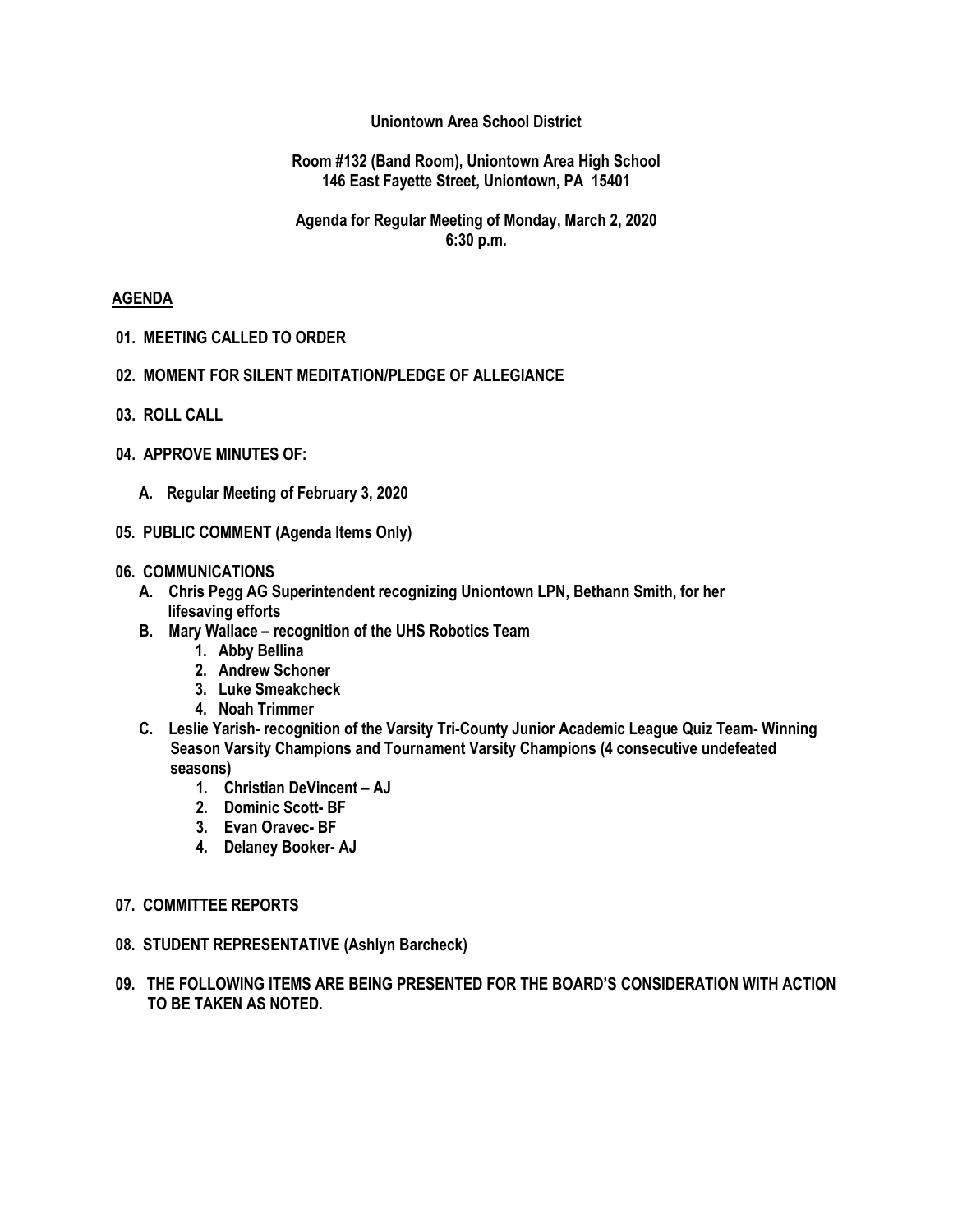# **A. BUILDINGS AND GROUNDS/OPERATIONS (Susan Clay)**

01. Recommend approval of a request by Bradley Clark to transfer from a four-hour part-time cleaning person assigned to the Lafayette School Primary/Library Area to the status of substitute cleaning person, effective March 2, 2020.

02. Recommend approval of a request by Mariah A. Williams to transfer from a four-hour part-time cleaning person assigned to the High School Second Shift 400 Level to the status of substitute cleaning person, effective March 2, 2020.

# **B. EDUCATION (Kenneth G. Meadows)**

- 01. Recommend approval of the following persons to be added to the professional substitute list at \$110 per day contingent upon the receipt of proper clearances: (a) Violet Kern
- 02. Recommend approval of the revised school calendar for the 2019-2020 school year as presented in  **ATTACHMENT # 1.**
- 03. Recommend approval of the school calendar for the 2020-2021 school term as presented **ATTACHMENT #2**.

### **C. FINANCE (William Rittenhouse, Jr.)**

- 01. Recommend approval of the following financial statements for January, 2020:
	- (a) General Fund Treasurer's Report
	- (b) Budget and Revenue Report
- 02. Recommend approval of payroll for February, 2020.
- 03. Recommend approval for payment of the following bills, authorizing and directing Officers of the Board to issue vouchers for same:
	- (a) General Fund

| (b) Cafeterias 281.062.31                                                                  |  |  |
|--------------------------------------------------------------------------------------------|--|--|
| (c) Federal Funds                                                                          |  |  |
|                                                                                            |  |  |
| 04. Recommend approval of the 2019 Unpaid Per Capita Totals as presented in ATTACHMENT #3. |  |  |

05. Recommend approval of the 2019 Additional Per Capita Tax Exonerations as presented in **ATTACHMENT # 4.**

### **D. PERSONNEL (Pamela Neil)**

- 01. Recommend approval of the Agreement between U.A.S.D. and the SEIU, Local 32 BJ, CLC (Secretarial Union) as presented in **ATTACHMENT # 5**. \*Note rate of pay was previously approved
- 02. Recommend approval of the employment of Karen Flowers as a 4 hour general cafeteria worker as per the terms and conditions set forth by the American Federation of State, County and Municipal Employees, District Council 84, AFL-CIO.
- 03. Recommend approval of an Intermittent FMLA (Family Medical Leave) for employee #102028 effective 01/30/2020

#### **E. POLICY/PROCEDURE (Dorothy Grahek)**

01. Recommend approval to approve the final reading of the Title I Family Engagement Policy #918 as presented in **ATTACHMENT #6.**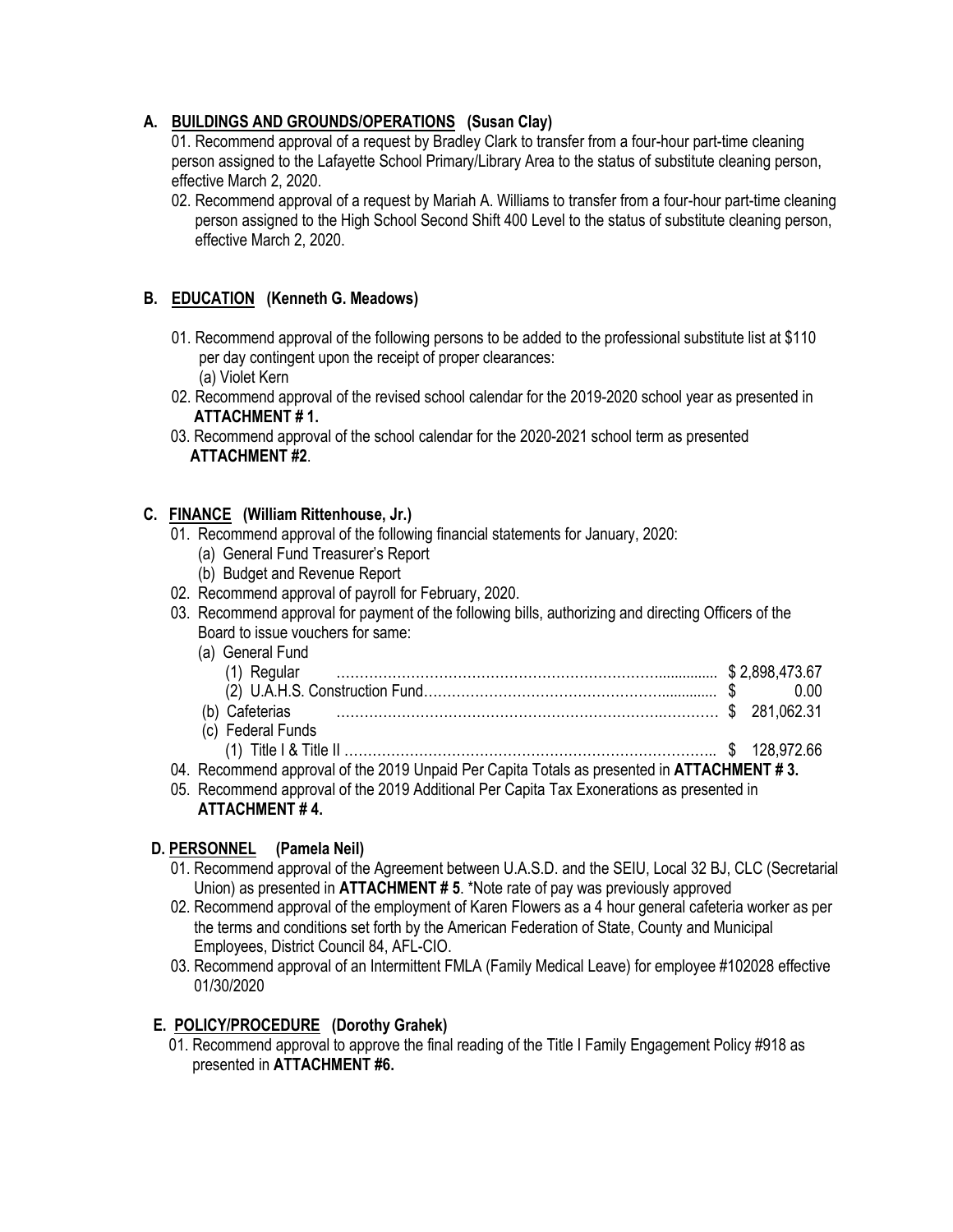# **F***. STUDENT ACTIVITIES (Don Rugola)*

- 01. Information Item- The previously approved trip for Lafayette Middle  $8<sup>th</sup>$  Graders to Washington D.C. has been changed to Friday, May 22, 2020. This allows the trip to be outside of the PSSA and Keystone testing windows.
- 02. Recommend approval for Rachel McFall-Jeffries to serve has the Girls' Head Coach for the 2020 track season as per the terms and conditions set forth by the U.A.E.A.
- 03. Recommend approval for Devin Plume to serve as a volunteer coach for Middle School Baseball as endorsed by Athletic Director, Aaron Scott.
- 04. Recommend approval for Gary Smitley to serve as an Assistant Football coach as endorsed by Head Coach, Cedric Lloyd per the terms and conditions set forth by the U.A.E.A.
- 05. Recommend approval for Jennifer Margroff to serve as AJ Cheer Sponsor for the 2020-2021 school term per the terms and conditions set forth by the U.A.E.A.
- 06. Recommend approval for Debora Holchin to serve as Middle School Cheer Sponsor for BF & Lafayette schools for the 2020-2021 school term per the terms and conditions set forth by the U.A.E.A.
- 07. Recommend approval of the 2020 Summer School Program for Uniontown Area High School as presented in **ATTACHMENT #7**.
- 08. Recommend approval for Dario Piccolomini to serve as a volunteer coach for Boys/Girls Track and field team this spring.
- 09. Recommend approval for Nate Fike to serve as assistant Varsity Baseball Coach for the 2019-2020 school term per the terms and conditions set forth by the U.A.E.A.
- 10. Recommend approval for Craig Soltis to serve as Assistant Varsity Football coach as endorsed by head coach, Cedric Lloyd per the terms and conditions set forth by the U.A.E.A.
- 11. Recommend approval for Arian Christopher Dodson to serve as a volunteer advisor for the UHS Bible Club. Note: Clearances are in file in the Superintendent's Office.
- 12. Recommend approval for William Cossick to serve as Assistant Varsity Football coach and Assistant Boys Jr. High Basketball Coach for B.F. and Lafayette schools per the terms and conditions set forth by the U.A.E.A.
- 13. Recommend approval for Kenneth Silva to serve as Assistant Varsity Football coach as per the terms and conditions set forth by the U.A.E.A.
- 14. Recommend approval for Gio Schiano to serve as a volunteer Varsity JV coach as endorse by head coach, Ken Musko.
- 15. Recommend approval for the UHS Golf team to attend an overnight trip to Myrtle Beach from the evening of Wednesday May 13, 2020 and return on May 17<sup>th</sup>. Note\* Only 2 school days will be missed.

### **G. SAFETY/SECURITY (John Holt)**

### **H. TECHNOLOGY (William Rittenhouse)**

01. Recommend approval of Internet services to be provided by Segra (formerly Lumos) pursuant to the attached tentative contract. Service to begin July 1, 2020 until June 30, 2023 with the option of 2 - 1yr extensions. This contract is in response to Form 470 RFP #20013585 and is in compliance with all rules set by Universal Service Administrative Company's Erate process as presented**.**

### **I. TRANSPORTATION (Jon Tanner)**

01. Recommend approval to add the following persons to the 2019-2020 approved driver's list. a.) Julie Hallas- M&R